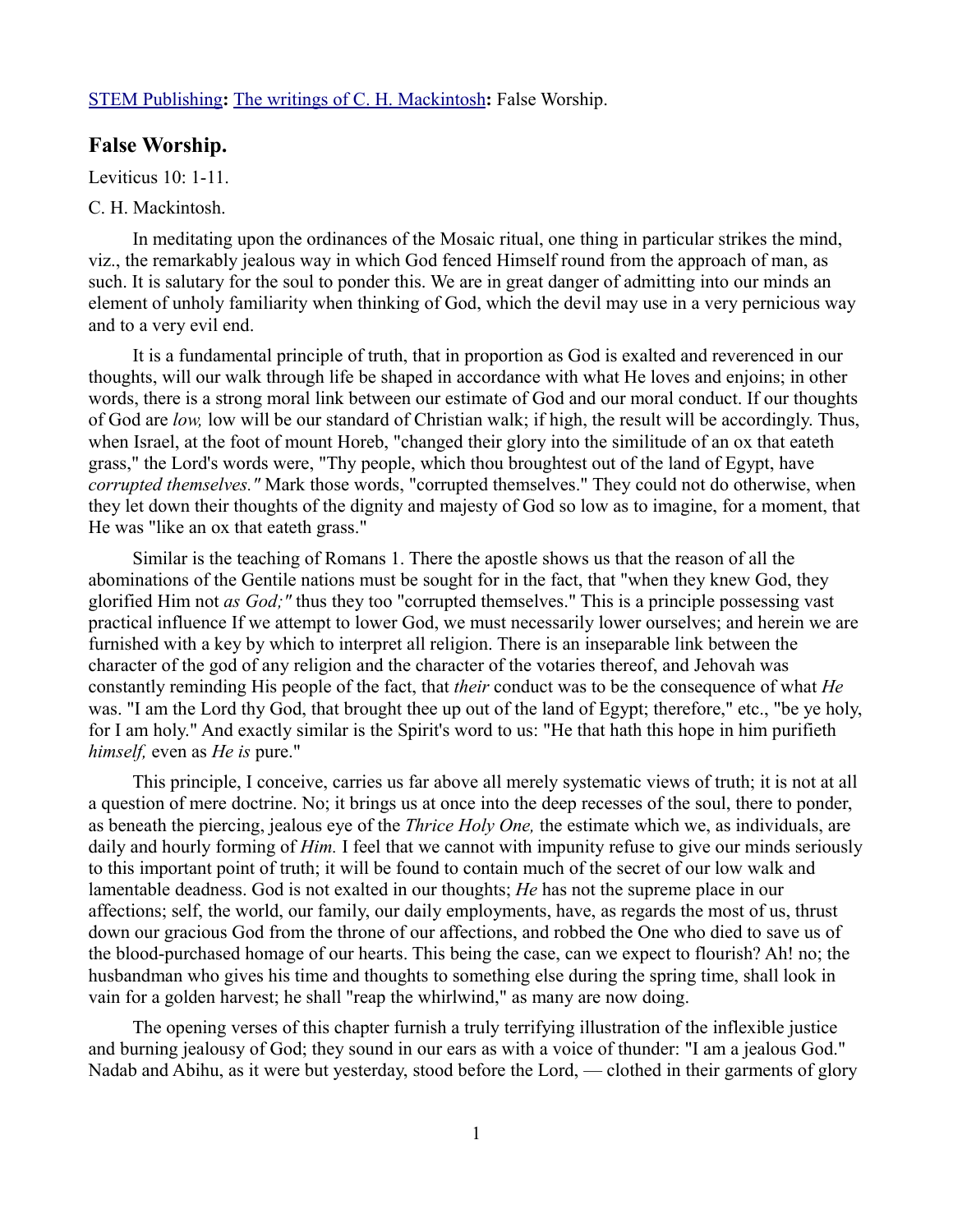and beauty, washed in the blood, brought near unto God, made His priests, had passed through all the solemn ceremonies of inauguration into their priestly office. Yes, all this occurred but as yesterday, and today they are wasted by the fire of Jehovah, and are seen to fall from their high elevation — a spectacle to men and angels of the fact, that the greater the privilege, the greater the responsibility, and the greater, too, the judgment if that responsibility be not fully met.

What, we may ask, was their sin? Was it murder? Did they stain the curtains of the tabernacle with human blood? Or was it some other abominable sin, from which the moral sense shrinks? No; it was a sin with which the blessed God is grieved by multitudes of professors at this moment — it *was false worship!* "Nadab and Abihu, the sons of Aaron, took either of them his censer and put fire therein, and put incense thereon, and offered strange fire before the Lord, which He commanded them not." *"Strange fire."* Here was their sin. Here we see men apparently engaged in making preparation for the worship of God; there is the fire, the incense, the censer, and the priest; and, mark, they were not false and spurious priests, but true sons of Aaron, members of the really separated priestly house, clothed in the divinely appointed priestly robes; yet, notwithstanding, *struck dead,* and by whom? by Him whom we call our God and Father! How awfully solemn! Yes, and the fact receives increased solemnity in our view, when we remember that the fire which consumed these false worshippers came from off the "mercy-seat." It was not from Mount Sinai's top this fire came, but out "from before the Lord," who was dwelling "between the cherubim above the mercy-seat." God will not be trifled with. Even from the throne of grace will the fire come forth, to lay prostrate those who come before it in any other way than the divinely appointed way. "They died before the Lord!" Dreadful announcement! "Who shall not fear thee, O Lord, and glorify thy name? for Thou only art holy: for all nations shall come and worship before Thee; for Thy judgments are made manifest" (Rev. 15: 4).

Let us inquire, then, what the "strange fire" was which brought down such terrific judgment upon those priests; and, in order the more clearly to ascertain this, it is only needful that we turn our attention for a moment to *true* worship and the elements which composed it, in the sixteenth chapter of this book. We find the elements of true worship laid before us in the following words: "And he shall take a censer full of burning coals of fire from off the altar before the Lord, and his hands full of sweet incense beaten small, and bring it within the vail: and he shall put the incense upon the fire before the Lord, that the cloud of the incense may cover the mercy-seat that is upon the testimony, that he die not" (Lev. 16: 13). Here we see that the elements composing true worship were two, viz., *pure fire* and *pure incense.* It must be *living fire* fresh from the altar of God, where it was perpetually fed by the sacrifice of God's own appointment. The doctrine of this is very apparent. On God's altar is seen, day and night, a fire blazing, expressing, in the view of faith, the inflexible holiness of the Divine nature feeding upon the sacrifice of Christ.

Again, the incense must be *pure,* for "ye shall offer no *strange* incense" (Ex. 30: 7); *i.e.,* it must be such as that God can delight therein, and of His own appointment, not that which is according to our own thoughts, for it was only *pure* incense that could offer a proper material for food to the pure living fire from off the altar. Thus, our worship, to be pure, must possess these two qualities: *Christ* must constitute the material of it, and *the Spirit* alone must kindle the flame. This is true worship. When our souls are really happy in the contemplation of Christ and His precious atonement, led into that contemplation by the Holy Ghost, *then alone* we are able to worship " in spirit and in truth." "While I was musing, the fire kindled." While our souls muse on Jesus, our censer sends up its cloud of acceptable incense over the mercy-seat. "God is a Spirit, and they that worship Him must worship Him in spirit and in truth."

Now, false worship is the very reverse of all this. What is it? It is composed of a variety of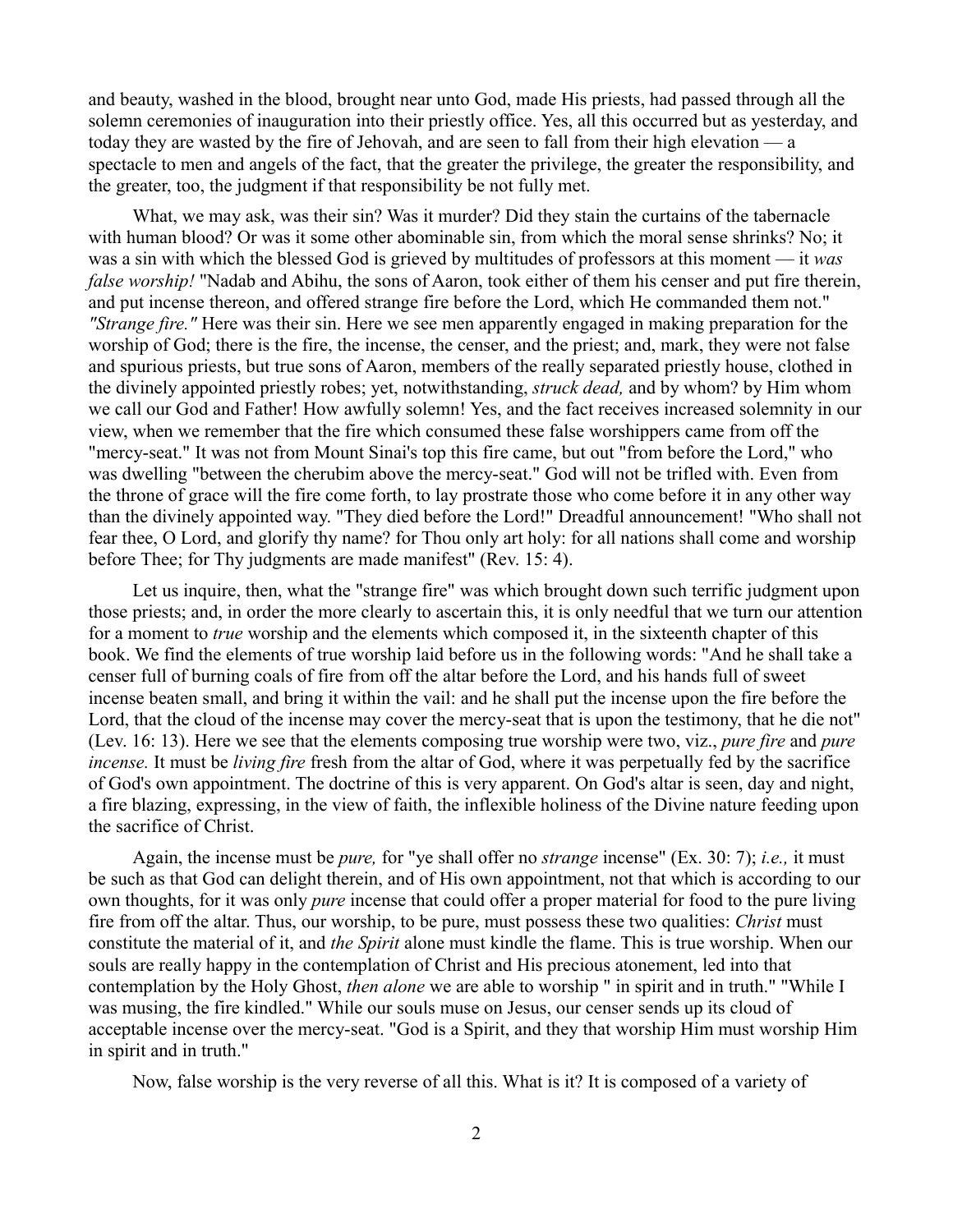elements, fleshly thoughts, animal feelings, worked upon by external things, an imposing ceremonial, sensuous rituals, dim religious light, fine music, pomp and circumstance. These are the elements of false worship, and are opposed to the simple worship of the inner sanctuary, "the live coal, and the pure incense." And in looking at Christendom at this moment, do we not see numerous altars smoking with this impure fire and impure incense? Do we not see the most unholy materials consumed upon many a censer, and the smoke thereof going up as an insult rather than a sweet savour to God? Truly we do, and it is needful for us to look well to the condition of our hearts, lest we be carried away into the selfsame evil, for we may rest assured that no one who thus trifles with God will escape with impunity

Let us now note the effect of this upon Aaron. "Then Moses said unto Aaron, This is it that the Lord spake, saying, I will be sanctified in them that come nigh me, and before all the people I will be glorified. *And Aaron held his peace." "*I was dumb and opened not my mouth, because *Thou* didst it." Aaron saw the hand of the Lord in the solemn scene before him, and *was still;* not a murmur escapes him; *"it is the Lord*," and "He will be sanctified in them that approach Him." "God is greatly to be feared in the assembly of His saints, and to be had in reverence of all them that are round about Him." There is something unspeakably grand and awful in this scene; Aaron in solemn silence before the Lord; his two living sons on one side, and his two dead ones on the other. What an example of the inflexible justice of God! The bodies of these two men were, it appears, burned by fire, but their priestly robes were untouched, for their cousins were told by Moses to go near and carry them forth; and "they carried them *in their coats* out of the camp." Here we learn a solemn lesson: we may, by disobedience, reduce ourselves to such a condition that there will remain nothing but the mere outward form, as seen in the "coats" of Aaron's sons. If any one had looked beneath these coats, he would only have seen the blasted bodies of two priests! The substance, the reality was gone; nought remained but the external covering: such is "a form of godliness without the power," "a name to live while dead."

Lord, keep us very solemn and watchful, for we know but little of our fearful capabilities of evil until we are brought into circumstances to develop them! We may retain the outward appearance of priests, the phraseology of worship, acquaintance with the furniture of God's house, and, after all, be void of godly reality and power in our souls. Oh! reader, let our worship be *pure,* let our hearts be simple as to their object, let us have the *pure* incense and fire, and ever remember that "God is greatly to be feared in the assembly of His saints." I would here observe, that in looking at Aaron and his two sons standing over the dead bodies, we are forcibly reminded of the last chapter of Isaiah, a truly solemn chapter: "They shall go forth, and look upon the carcases of the men that have transgressed against me: for their worm shall not die, neither shall their fire be quenched; and they shall be an abhorring unto all flesh."

But we are now called to contemplate the finest principle of truth in the entire passage. "And Moses said unto Aaron and his sons, Uncover not your heads, neither rend your clothes, lest ye die, and lest wrath come upon all the people; but let your brethren and the whole house of Israel, bewail the burning which the Lord hath kindled. And ye shall not go out from the door of the tabernacle, lest ye die; for *the anointing oil of the Lord is upon you.* And they did according to the word of Moses." When one enters upon the office of the priesthood, he is brought out of the region of nature's influence, and must no longer yield to its claims. This is exemplified by Aaron. Natural ties had been burst asunder violently. A melancholy blank had been made in his affections, yet he must not be influenced in the least by all that had taken place before him; and why? "The anointing oil of the Lord was upon him." Surely this is a practical lesson for us. Why has nature such a power over us? Why have earthly circumstances and connections such influence upon us? Why are we so much affected by the things that are passing around us, the vicissitudes of this earthly scene? Why are we so inordinately acted